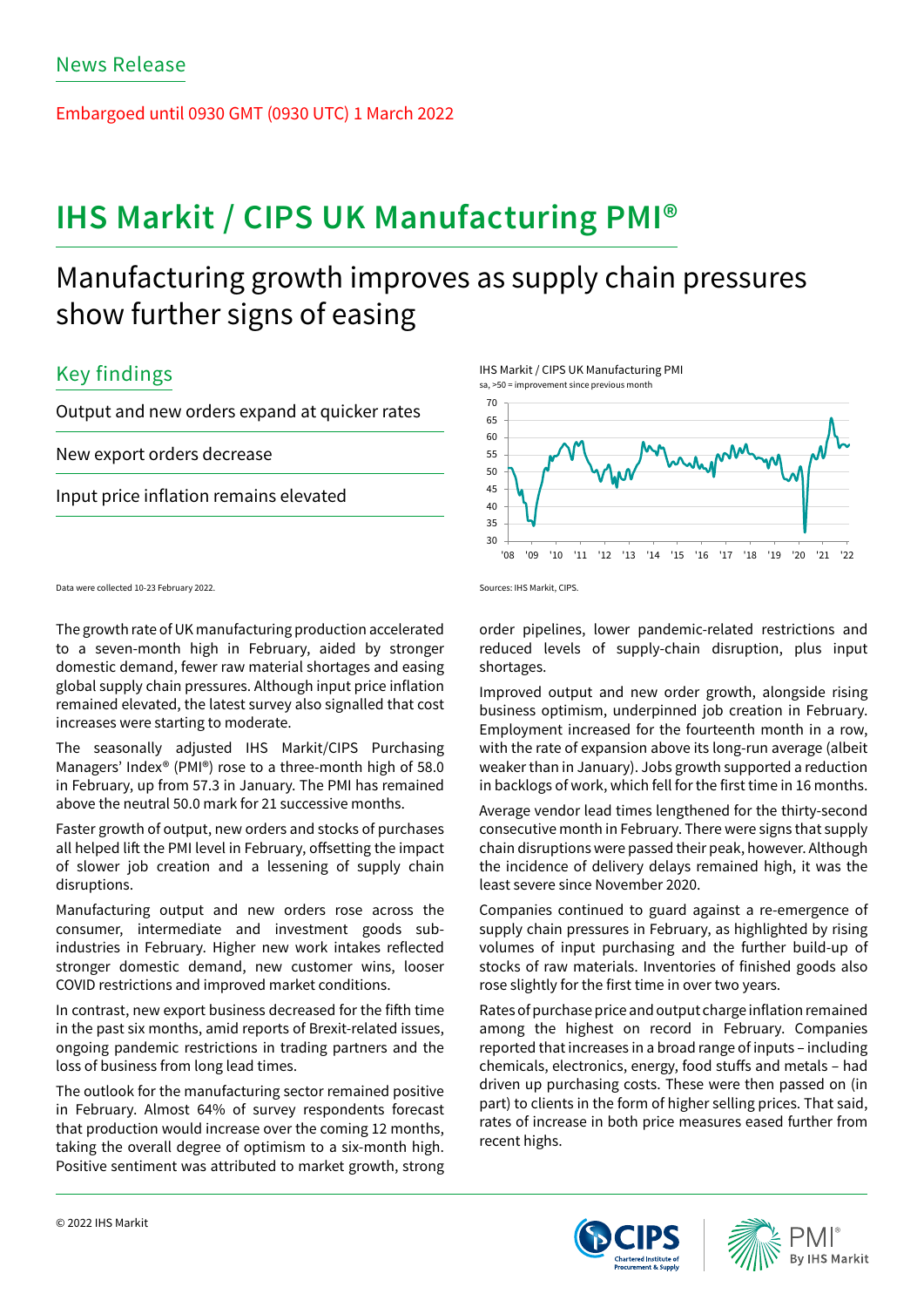

## Comment

Commenting on the latest survey results, Rob Dobson, Director at IHS Markit, said:

*"February saw rates of expansion in UK manufacturing production and new orders both accelerate. Growth*  was boosted by stronger domestic demand and by firms *catching up on delayed work as material shortages and supply chain disruptions started to dissipate. Consumer*  goods output in particular also benefitted from increased *sales due to a further easing of COVID restrictions. However, the trend in new export orders is less positive, slipping back*  into contraction after January's short-lived uptick. While *companies maintain a positive outlook for the year ahead, rising headwinds, especially the intensifying geopolitical*  backdrop, are ratcheting up near-term risks to demand and confidence.

"Inflationary pressure also remained elevated across the *manufacturing sector in February. Companies were hit hard by rising transportation, energy and commodity prices, leading to further increases in selling prices. That*  said, rates of inflation for input costs and output charges *eased further. Although this easing may have provided some temporary respite, signs that energy and oil prices may stay high is a further cause for concern."*

10 20 30 40 50 60 70 '17 '18 '19 '20 '21 '22 sa, >50 = growth since previous month PMI Output by goods sector

Consumer / Intermediate / Investment



Duncan Brock, Group Director at the Chartered Institute of Procurement & Supply:

"February saw a welcome uplift in manufacturing activity *as the end of lockdown restrictions and more improvements in supply chain performance fuelled output growth*  momentum towards a seven-month high.

*"Domestic customers picked up the pace with stronger pipelines of new work, which was in stark contrast to*  another softening in overseas orders and the fifth drop in *six months. Survey respondents cited Brexit obstacles and an overspill of pandemic supply issues acting as a brake on export opportunities with clients seeking alternative sources.*

"Elevated prices remained with inflationary costs still rising *at both ends of the supply chain. Commodities such as food, raw materials and transportation were more expensive and*  meant firms' charges to customers rose again as they have *in each month for almost six years.*

"There were certainly several positives for the UK's *manufacturing sector in February as 64% of manufacturing businesses remained optimistic. However, this success comes with a health warning as the Ukrainian crisis deepens and the potential for higher commodity prices, disruptions to supply and economic pain must be considered by businesses as they try to build resilience into their supply chains in the coming months."*